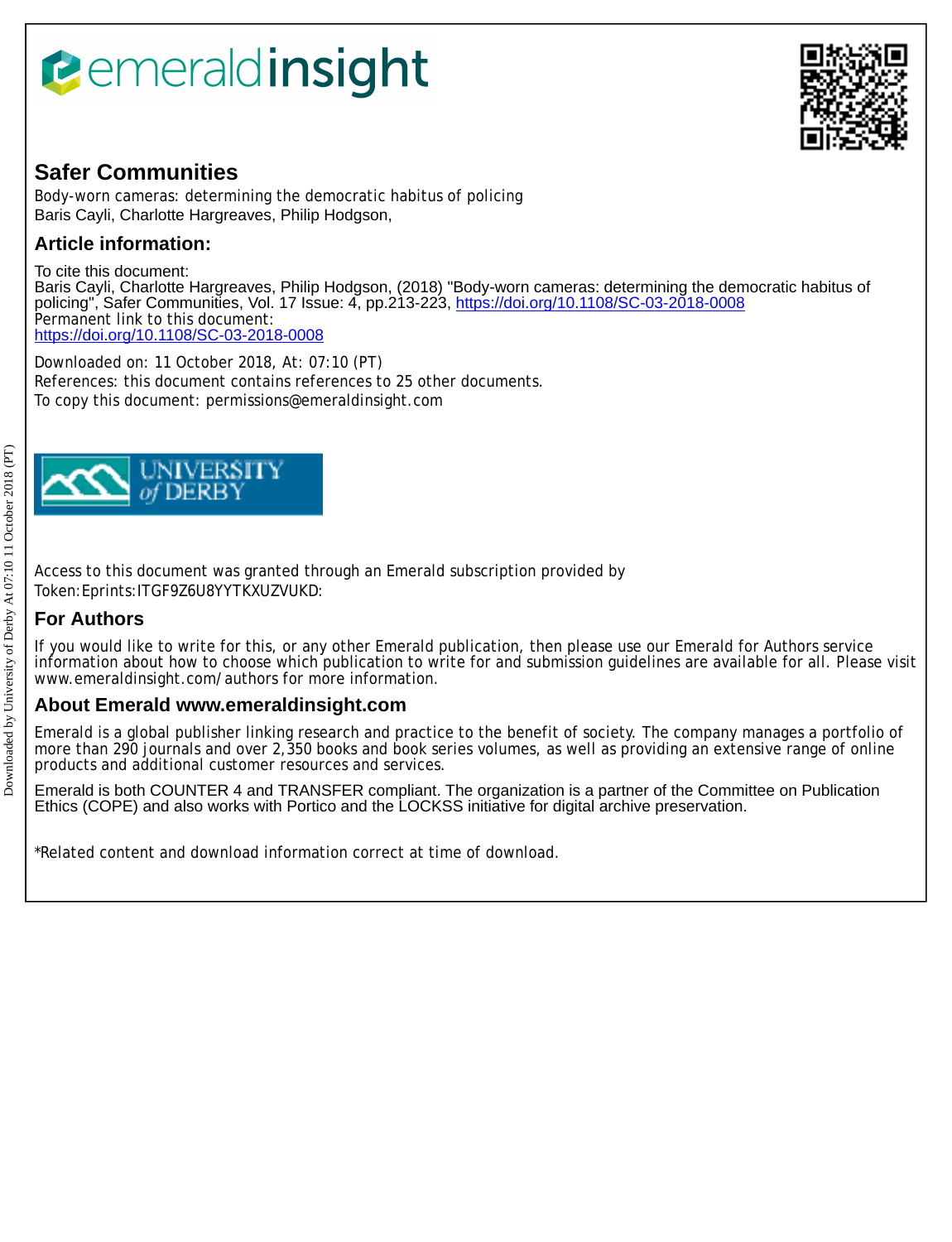## Body-worn cameras: determining the democratic habitus of policing

Baris Cayli, Charlotte Hargreaves and Philip Hodgson

#### **Abstract**

**Purpose** – This study advances our knowledge about the effectiveness of body-worn cameras (BWCs) through exploring the perceptions of English police officers in three principal areas: positive perceptions, negative perceptions and evidence-focussed perceptions. In doing so, the purpose of this paper is to shed new light on the democratising process in the habitus of policing.

**Design/methodology/approach** – This study presents a novel data set that evaluates the introduction of BWC to police officers in the East Midlands area of England. The authors conducted an extensive survey to explore the perceptions of 162 police officers about the BWCs. The authors examined the empirical data using Stata within the theoretical framework of Pierre Bourdieu concerning the concept of habitus.

Findings – The authors have found that most police officers perceive that BWCs have a positive impact on policing practices and evidence collection. The positive perceptions and evidence-focussed perceptions increase the importance of BWCs; however, there are also negative perceptions regarding effective policing, administrative functionality and establishing a better relationship with the community. The authors argued that all three areas: positive perceptions, negative perceptions and evidence-focussed perceptions play a stimulating role to democratise the habitus of policing. On the other hand, BWCs do not guarantee the consolidation of democratic principles in the habitus of policing because of the authority of police to decide when, where and how to use BWCs.

Research limitations/implications – The research is limited to the perceptions of 162 police officers in East Midlands before they actually started using it. A future study to analyse their real-life experiences after using the BWCs may help us to compare their perceptions before using it with real-life experiences after BWCs are used. In addition, a comparative approach between countries in future research will help to explain the role of technological applications in different social geographies and legal systems.

**Originality/value** – This study offers new insights about the perceptions of police on BWCs before they started using them. The authors introduce the democratic habitus of policing as an innovative concept and explored power dynamics in the habitus of policing through BWCs. The findings provide a strong empirical contribution to determine the conditions of democratic habitus of policing. In doing so, this study develops our theoretical knowledge about the habitus concept in sociology by employing BWCs in policing activities.

Keywords Perceptions, Body-worn camera (BWC), Democratic habitus of policing, Evidence collection, Police–community relations, Safer communities

Paper type Research paper

#### Introduction

Closed-circuit television (CCTV ), in-car video cameras and recently mobile hand-held devices have shaped the practices and methods of policing with the advancement of technology. However, one of the most controversial contributions of technology to police practice has been the introduction of body-worn cameras (BWCs). The mobile feature of BWCs "was really integrated with audio-visual police technology with the introduction of 'cop cams'" (Taylor, 2016, p. 128). Technological developments in policing have characterised the relationship between police officers and cameras as multifaceted and contradictory (Ariel et al., 2018; Sandhu and Haggerty, 2017). The positive contribution of BWCs is apparent in the reduction of violence, discrimination and corruption, but it also includes risks such as violation of the privacy of individuals and police forces (Freund 2015; Coudert et al., 2015).

Received 8 March 2018 Revised 20 August 2018 Accepted 24 August 2018

Baris Cayli and Charlotte Hargreaves are both based at the University of Derby, Derby, UK. Philip Hodgson is Head of School at the University of Derby, Derby, UK.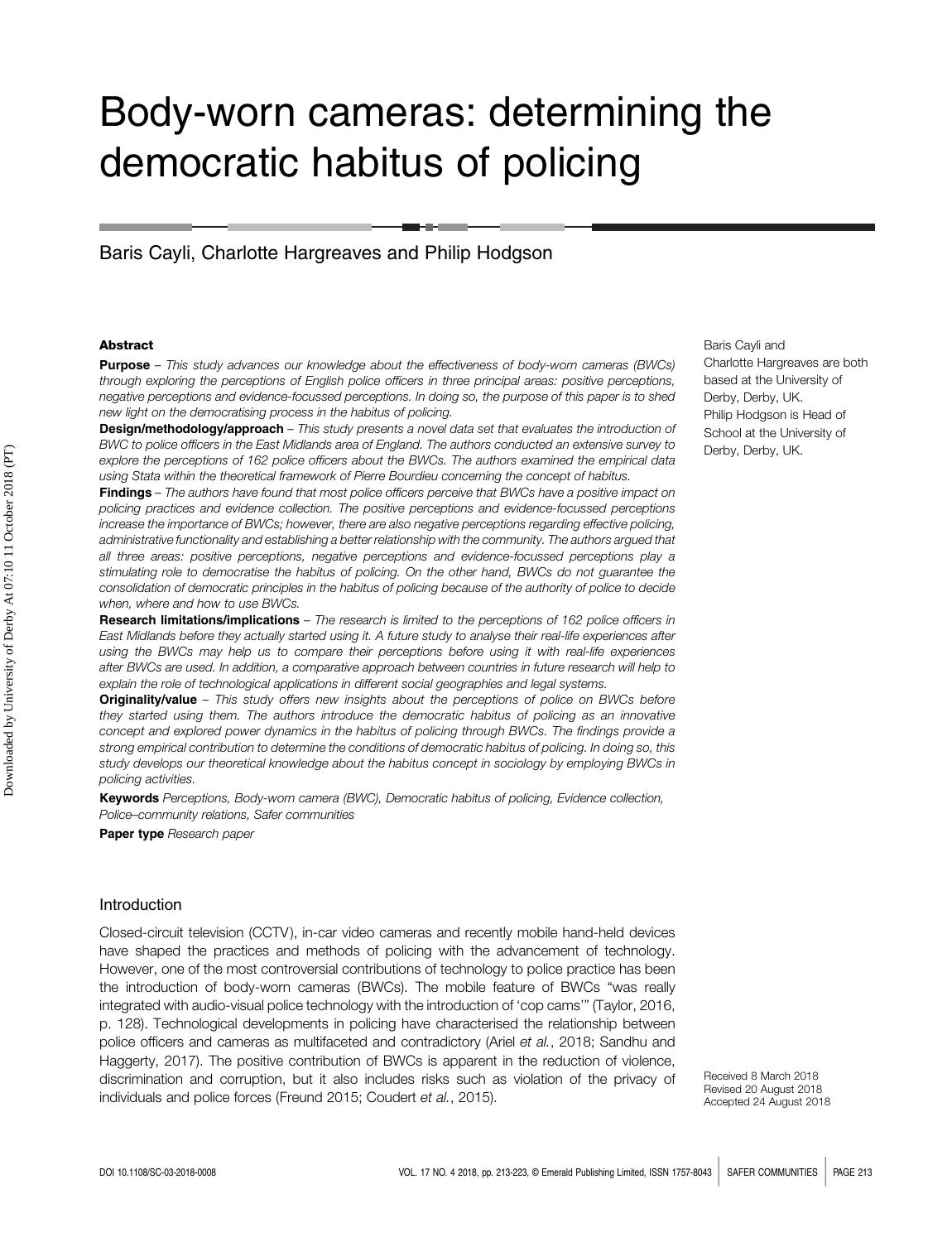However, the effectiveness of BWCs also greatly depends on the police officers using them. We still know very little about how the members of police agencies perceive BWCs before they start using them. Understanding their perceptions may play a critical role in both detecting the concerns of police and overcoming these concerns to create effective policing practices. In doing so, we can determine the democratic structure of policing practices in the use of BWCs and improve the police–community relationship. This principle guides the inquiry of the present research by identifying the perceptions of police and contextualising them within the democratic habitus of policing. To this end, we conducted a survey over three months with 162 police officers in the East Midlands area of England.

We have three principal findings in this study. First, the introduction of BWC to the police has positive perceptions, negative perceptions and evidence-focussed perceptions. The positive perceptions are related to public order, prevention of domestic violence, confidence in the police and influence over police behaviour. The positive perceptions increase public deliberation by regulating policing activities and the relationship between the community and the police within a democratic equilibrium. Second, BWCs have negative perceptions. Negative perceptions such as policing the police and using BWC against police misconduct actually help to democratise the habitus of policing by holding officers accountable. Third, the BWC's main contribution is in the collection of evidence that will influence the process of evidence presentation and its evaluation by the courts positively. The plurality of information enhances the availability of multiple sources of evidence to enable a consensus in delivering justice. Positive perceptions increase public deliberation, negative perceptions foster accountability and evidence-focussed perceptions make a plurality of different information available. Hence, public deliberation, accountability and the plurality of different information democratise the habitus of policing. We, therefore, put forth that positive perceptions, negative perceptions and evidence-focussed perceptions about BWCs help to create a democratic habitus of policing. Yet, the consolidation of democratic principles in the habitus of policing depends on the authority of police to decide when, where and how to use BWCs, as well as when, where and how to share the footage with the public, removing the option of choosing that footage selectively.

First, we introduce the democratic habitus of policing concept within a theoretical framework. Second, we present our Method section. Third, we present our findings in three subsections: positive perceptions, negative perceptions and evidence-focussed perceptions. In each subsection, we scrutinise the democratic habitus of policing through public deliberation, accountability and the plurality of information, respectively. Finally, we conclude our remarks on the subject.

#### The democratic habitus of policing: public deliberation, accountability and the plurality of information

"The structures constitutive of a particular type of environment (e.g. the material conditions of existence characteristic of a class condition) produce habitus" (Bourdieu, 1977, p. 72, 1990). Bourdieu's well-known habitus concept helps us to conceive the dynamic of power in a social setting. The relationship between different agencies is determined by their positions because their positions provide "conditions/sources for actions" that are guided by habitus (Bourdieu, 1980, p. 271). The democratisation of habitus in relation to policing, therefore, depends on the actors in a social space of policing and the methods of policing. The democratic habitus of policing is a novel concept we introduce in this study signifying that the form of relationship between the community and the police needs to be democratic to promote transparency, accountability, deliberation, equality among all citizens and the plurality of information available to the public as fundamental virtues. Mouffe (2001) claimed that social spaces are structured by hegemonic power and this influences the forms of articulation in the public domain so much so that the dominance of juridical and moral discourses can be detrimental for the creation of democratic social space. To attain the democratic habitus in relation to policing lies in the control and accountability of the powerful agency in a social space to equalise the set of relationships through the norms of universal justice. Each agency whether dissident communities or police forces has its own habitus shaped by its social status. Policing is a social field and democratic policing in this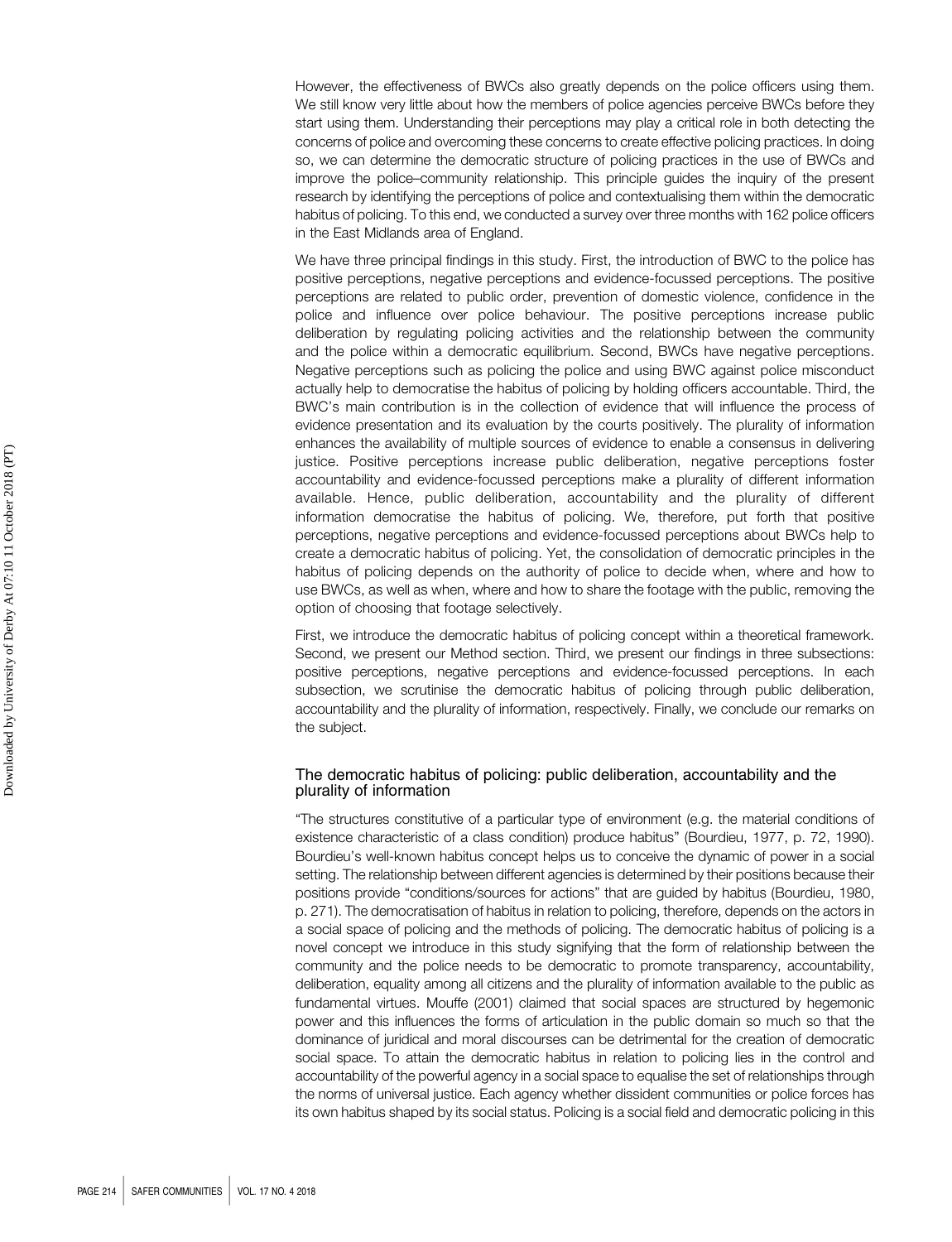social field depends on the form of interactions with conflicting agencies in the habitus of policing. Democratic policing can be attainable when these interactions are controlled through not only immaterial instruments of democracy such as human rights, transparency and accountability but also material instruments of democracy may increase resources to attain democratic policing. BWC is a good example of material instrument to democratise the habitus of policing to increase public deliberation, make the police accountable and provide the plurality of information.

The sites of interaction between different agencies reveal the tension and power dynamics. The powerful agency shares the same habitus with other agencies. Nevertheless, the relationship between different agencies is not based on equality or non-hierarchical modes of social relationship due to other dynamics that provide the source of unequal power to agencies Authority is the pillar element in the habitus of policing and it comes to the fore as a regulative force between the police agency and citizens in a social space that they share together. What kind of habitus should shape the relationship between the police and other agencies to make the same habitus democratic and functional at the same time? This critical question not only unveils the form of habitus, but also draws attention to the methods of policing. Authoritarian and suppressive policing methods can be effective, but those methods remain mostly in the habitus of antidemocratic and unsustainable governance in the long term. Conversely, the democratic habitus of policing can make both the form of habitus and the method of policing democratic. The democratic habitus of policing is a concept in which the democratic policing methods exist also in a democratic space. BWCs under certain conditions may guarantee both the form of habitus is democratic and the policing methods are under the control of democratic governance. We argue that the democratic form of policing is based on the use of democratic policing practices in the intersections of habitus between police and citizens. Further, we claim that democratic policing practices have three pillars: embracing public deliberation; making the policing authority accountable; and providing unbiased and plural information to the public and relevant authorities.

Turning to our study, analysing the introduction of BWCs to the police may play an essential role in distinguishing the form of habitus where the police use the BWC to democratise their practices. The BWCs were noted as commodities advancing our knowledge about the rise of moral panic in society through violent interactions between police agencies and citizens (Wasserman, 2014/2015). After the violent tensions between police and protestors from Ferguson, Missouri to New York City and Oklahoma, a recent poll concludes that "74 percent of Americans believe officers should be required to wear body cameras, 80 percent said the cameras would prevent excessive force, and 77 percent said they would feel safer" (Harvard Law Review, 2015, p. 1796). Engaging with the public to increase democratic legitimacy influences public deliberation and creates a positive image of power (Bohman, 1996). Identifying and disciplining officers who behave inappropriately are democratic practices to hold the police accountable so the tensions between law enforcement officers and the community can be reduced (Telep, 2016). BWCs share footage for evidence collection and, in doing so, increase the number of sources through which justice institutions and the public are informed. The plurality of information creates opportunities to consult different sources through which police misconduct can be detected. In doing so, the plurality of information democratises the social space of policing and the set of relationships between legal authority and citizens. Hence, the principles and rules in the habitus of policing activities may transform the policing towards a more democratic model.

Public deliberation, accountability and the plurality of information are the key dimensions in the habitus of policing. Public deliberation aims to include the voice of passive agencies by creating "discursive participation" (Delli Carpini et al., 2004; Roberts, 2004). BWCs partially create public deliberation when the footage is provided to the public. However, to attain full public deliberation we need to look at "the discrepancy between what actually occurs, and what a person believes actually occurs […] [that] must be included in the body camera debate" (Scott, 2016, p. 99).

Police autonomy can conflict with police accountability, so it may hinder the democratic habitus of policing, particularly when the police force remains the only agency to decide what kind of information can be shared with the public. Taylor (2016) stated that the positive influence of BWCs can be undermined by "police autonomy in their operation – that is, choosing what and when to record. The ability of officers to 'edit on the fly' fundamentally undermines any potential benefits the cameras introduce" (p. 129).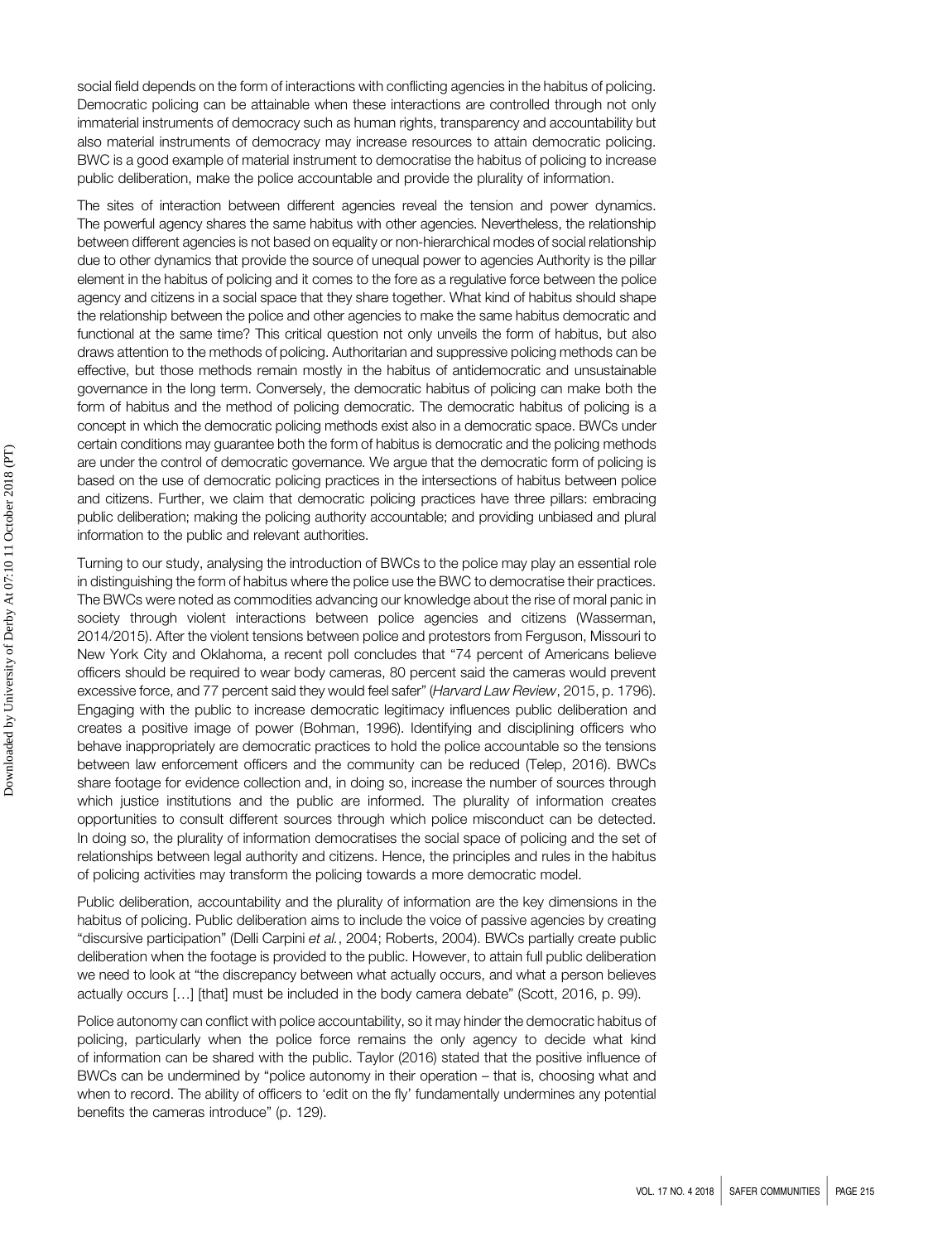Public deliberation and accountability in the use of BWCs make the habitus of policing democratic. However, a democratic habitus can be still limited without the voice of multiple stakeholders. Thus, the third pillar in the democratic habitus of policing is unbiased and plural information. Plurality of information not only democratises the habitus, but it also offers a good source of evidence, as BWCs have "led prosecutions and for some increased their confidence that [the] incident they attend would lead to a conviction" (Owens et al., 2014, p. 20).

#### Methods

The survey was conducted between September 2015 and December 2015 with a random sample of 162 police officers who work in eight police stations in the East Midlands area of England. Two respondents did not mention their gender identities. Thus, 111 male and 49 female police officers responded to questions. Most of the respondents in our sample have been in the service for up to 20 years. Fewer have been working for more than 20 years. Therefore, most of our sample consisted of middle-aged police officers between 30 and 50 years old. Even though the majority of respondents are in service between 10 and 20 years and majority of them are male, neither the length of service nor gender played a role in the outcome of our analysis. For this reason, we focussed on other dimensions in our research. We conducted our survey in eight different police stations in East Midlands to increase the reliability of our findings. We received high response rate for 15 questions changing between 92.5 and 93.8 per cent. Our sample demonstrates less errors of estimation for East Midlands; however, our statistical generalisation might be limited in scope for the entire English police force.

We asked 18 questions. The first 3 questions explored their main ideas about BWCs. The next 15 questions endeavoured to explore their views on BWCs through three stages: positive perceptions (seven questions,  $n = 150$ ), negative perceptions (four questions,  $n = 152$ ) and evidence-focussed perceptions (four questions,  $n = 153$ ). In total, 5 of these 15 questions used a five-point Likert-type scale. We assigned the value of 1 for "strongly disagree", 2 for "disagree", 3 for "neutral" (neither disagree nor agree), 4 for "agree" and 5 for "strongly agree". Hence, any score more than 3.00 results in agreement. A higher score means higher agreement with the question or statement. In addition to the Likert-type questions, the respondents could also make comments on the questions, and they could give their own views as additional comments. Some 90 of the respondents used the additional comment section to offer their opinions concerning BWCs. We combined these comments with the outcome of our statistical research in the Findings section to explore and scrutinise the perplexing results we derived from our quantitative analyses. Our data are limited in that we are measuring the perceptions of police force regarding BWC before they started using it.

#### Findings

The first 3 questions were devised to explore the respondents' broad views concerning the BWCs before asking more specific questions about positive perceptions, negative perceptions and evidence collection. The response to the first question confirms that 89.7 per cent of the police in this study expect a positive impact from BWCs. On the other hand, 83 per cent of the respondents do not believe that BWCs will change their behaviour on duty. Finally, 24.8 per cent of the respondents have some serious concerns about the use of BWCs. We analysed the responses to the following 15 questions in a more deliberate way as reported in the next three sections (positive perceptions, negative perceptions and evidence-focussed perceptions) to elaborate the role of BWCs in creating the democratic habitus of policing through public deliberation, accountability and plural information. Positive perceptions are the perceptions of our respondents who think that BWCs make a positive contribution to their work related to the specific question asked to them. Negative perceptions, on the other hand, influence the work of respondents negatively or create additional problems for them in the use of BWCs. Evidence-focussed perceptions are related to the perceptions that prioritise the collection and analysis of evidence through BWCs.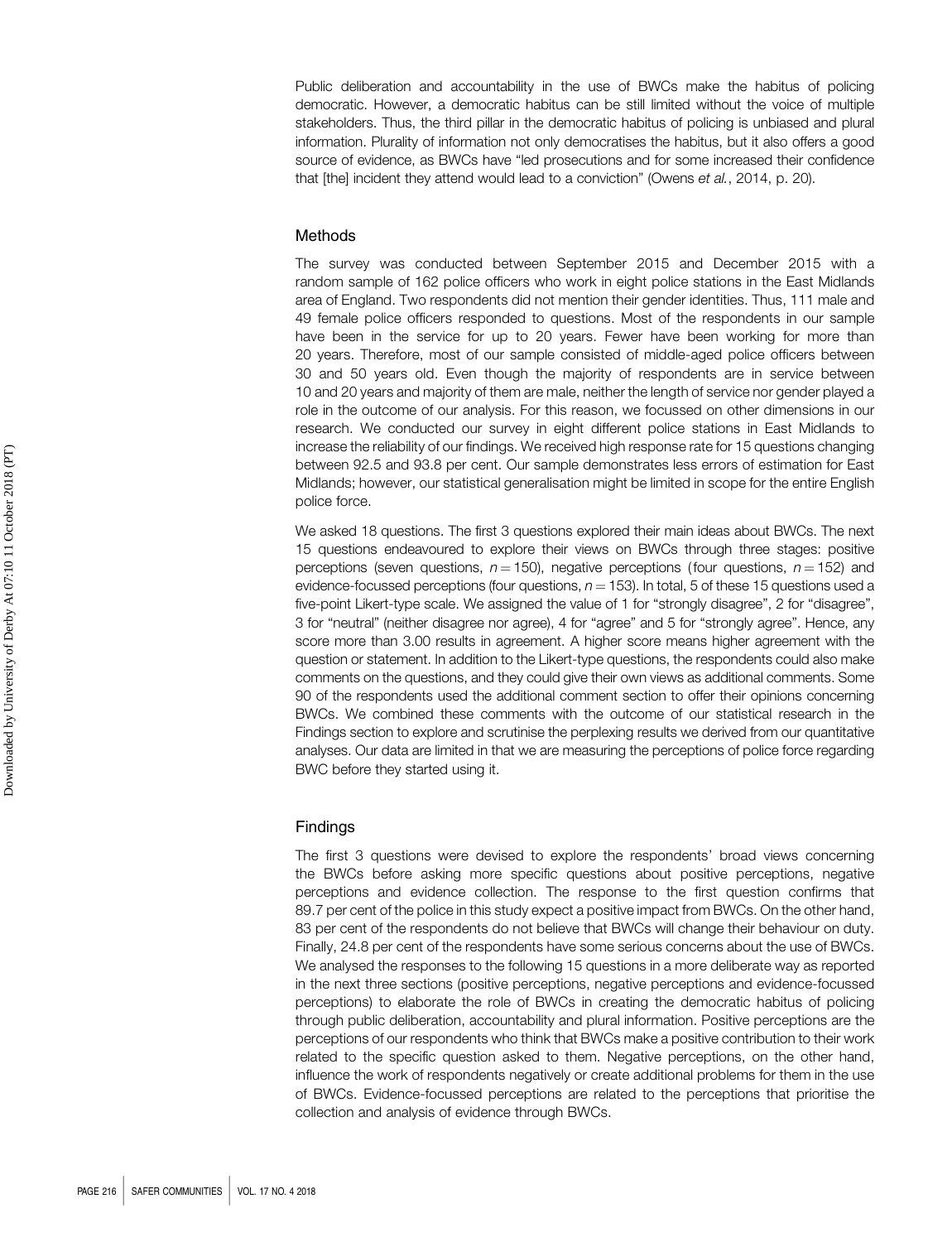#### Positive perceptions

An overwhelming majority of respondents believe that BWCs will have a positive impact on the "prevention of antisocial behaviour [ASB] and consolidating public order" and the policing of "domestic violence". These two areas have mean scores of 4.13 and 3.85, respectively. These are the second and fourth highest means in our list. Hence, the respondents approve the use of BWCs in crime and violence prevention and the protection of public order. Positive perceptions can be created thanks to BWCs about the police and their communication skills with citizens and other agencies while carrying out their duties. Therefore, the respondents believe that BWCs will impact the relations between the police and the community positively. We found that positive perceptions of BWCs in terms of creating a more secure social environment for the police had a mean score of 3.42. The respondents perceive that the BWCs will regulate police–community relations positively through increasing confidence in the police with a mean score of 3.55, and they perceive that it will decrease the number of complaints against the police with a mean score of 3.48.

As a result, positive perceptions include preventing antisocial behaviour and domestic violence, regulating the relationship with the public through creating better communicative channels, creating a safer working environment for the police and increasing confidence in police. Some claim that BWC may play a role in reducing violence between the police and the community (White et al., 2018). Hence, the respondents still find BWCs important instruments to create better dynamics between the police and the community. Yet, the positive perception depends on the context of the habitus of policing because the perceptions of police may shift based on the level of conflict and discontent of the police with the use of BWCs against their arguments (Table I).

One of the respondents argued that "it will add transparency, reduce complaints and make both the police and public accountable". The introduction of BWCs may also change the behaviours of police to foster self-control when their reactions conflict with the ethical codes of their profession.

| Table I Positive perceptions                            |                                                            |                |                |  |  |  |
|---------------------------------------------------------|------------------------------------------------------------|----------------|----------------|--|--|--|
| Questions                                               | <b>Statistic</b>                                           | <b>Bias</b>    | <b>SE</b>      |  |  |  |
| BWCs' positive impact on policing ASB and public order  |                                                            |                |                |  |  |  |
| n                                                       | 150                                                        | 0              | $\overline{0}$ |  |  |  |
| Sum                                                     | 620                                                        |                |                |  |  |  |
| Mean                                                    | 4.13                                                       | 0.00           | 0.05           |  |  |  |
| <b>SD</b>                                               | 0.587                                                      | $-0.003$       | 0.039          |  |  |  |
|                                                         | BWCs' positive impact on the policing of domestic violence |                |                |  |  |  |
| n                                                       | 150                                                        | $\overline{0}$ | $\mathbf{O}$   |  |  |  |
| Sum                                                     | 577                                                        |                |                |  |  |  |
| Mean                                                    | 3.85                                                       | 0.00           | 0.07           |  |  |  |
| <b>SD</b>                                               | 0.849                                                      | $-0.001$       | 0.062          |  |  |  |
| BWCs will give the public more confidence in the police |                                                            |                |                |  |  |  |
| n                                                       | 150                                                        | 0              | $\overline{0}$ |  |  |  |
| Sum                                                     | 532                                                        |                |                |  |  |  |
| Mean                                                    | 3.55                                                       | 0.00           | 0.06           |  |  |  |
| <b>SD</b>                                               | 0.747                                                      | $-0.004$       | 0.048          |  |  |  |
| The number of complaints against the police will reduce |                                                            |                |                |  |  |  |
| $\eta$                                                  | 150                                                        | $\mathbf 0$    | $\mathbf{O}$   |  |  |  |
| Sum                                                     | 522                                                        |                |                |  |  |  |
| Mean                                                    | 3.48                                                       | 0.00           | 0.07           |  |  |  |
| <b>SD</b>                                               | 0.849                                                      | $-0.005$       | 0.042          |  |  |  |
| BWCs will make the police more secure                   |                                                            |                |                |  |  |  |
| n                                                       | 152                                                        | 0              | $\overline{0}$ |  |  |  |
| Sum                                                     | 520                                                        |                |                |  |  |  |
| Mean                                                    | 3.42                                                       | 0.00           | 0.06           |  |  |  |
| <b>SD</b>                                               | 0.818                                                      | $-0.001$       | 0.043          |  |  |  |
|                                                         |                                                            |                |                |  |  |  |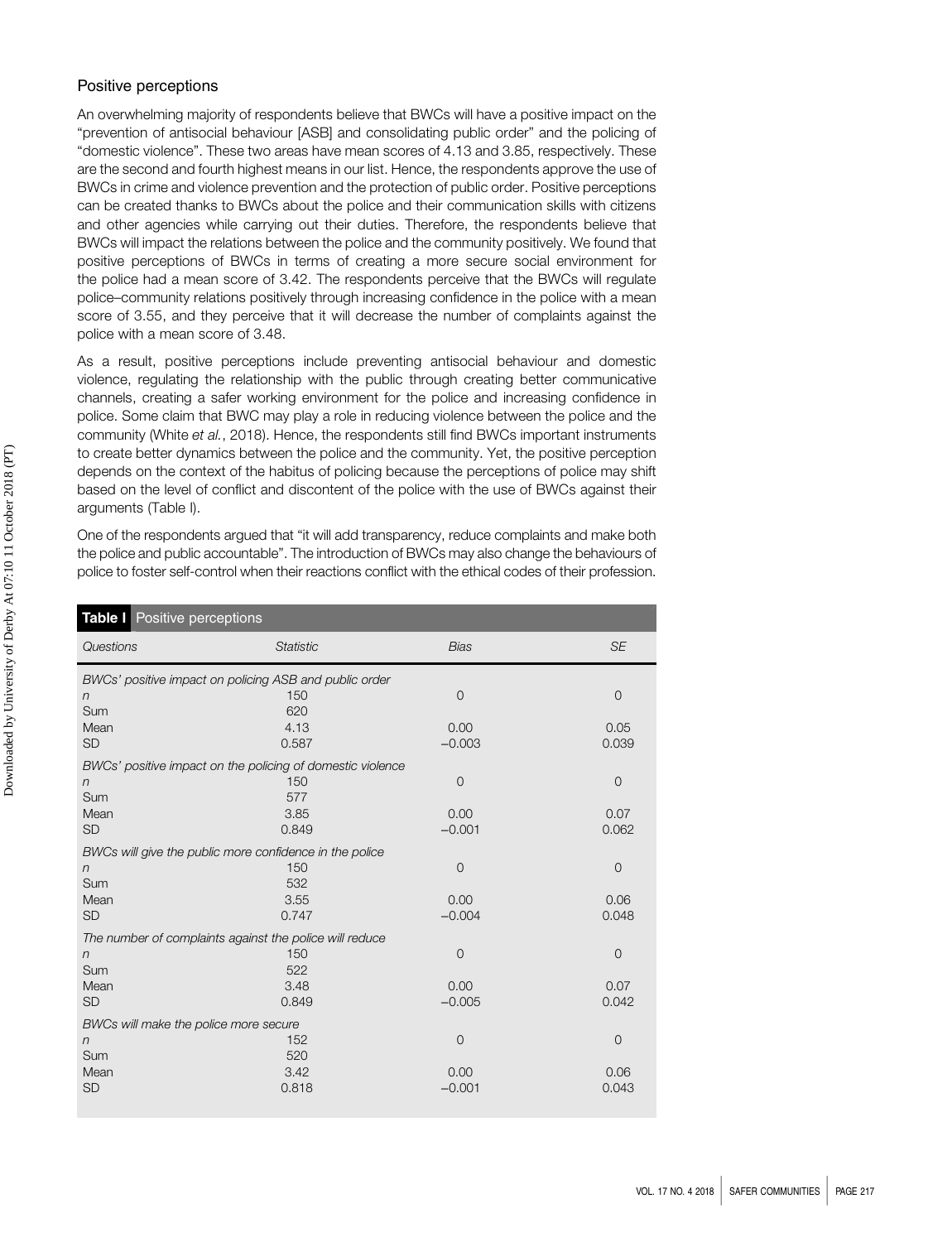This was the reason that one of the respondents put forth: "BWC will make me more aware of how I respond to people in a positive way". However, the development of empathy is not the only responsibility of police, because the sometimes-biased approach against the police demotivates them and they expect the same empathy from the public for themselves. In this context, one of the respondents stated: "It will show situations police officers have to deal with. People will consider their conduct if they are aware of being recorded". Supporting this claim and putting it differently, another respondent asserted that "the BWC will also let the public see exactly what we deal with day to day", and the respondent added that "people will consider their conduct if they are aware of being recorded". Therefore, the BWC is perceived as a positive regulative innovation that may influence the behaviour of police and members of public. As we see in the table, there are different scores in the positive perceptions and the only score above 4 in the positive role of BWCs is related to the antisocial behaviour and public order. In addition to this, other positive perceptions were endorsed but not at a significant level.

Turning to our theoretical concept, the democratic habitus of policing, these findings on the positive perceptions about BWCs in relation to ameliorating the relationship between the public and police force, contributing to social justice by preventing ASB and domestic violence and increasing the confidence in police, actually demonstrate that the habitus of policing is becoming more engaged with the public. This engagement creates inclusive channels to bridge the gap of trust between the police and the public. Public deliberation consists of the involvement of diverse actors in the events, occasions and issues that shape the decision-making process. From this point of view, the respondents perceive that BWCs may increase public deliberation, which is one of the pillars of creating a democratic habitus of policing. However, the respondents might have overlooked that the positive perceptions may actually be changed according to the level of tension and conflict in the habitus of policing, so the same positive perceptions can be negated when the situation that they have to deal with creates dissent among the police.

#### Negative perceptions

There are two main areas in which the concerns of the respondents come to the fore. First, the respondents confirmed that BWCs will increase the administrative duties of police with a mean score of 3.16. Second, there are more ethical concerns, particularly about the trust in the police by other agencies. For example, most respondents agreed that the introduction of BWCs is a way of policing the police with a mean score of 3.02. Policing the police might have been a positive perception for some respondents; however, in our survey, we explained to the respondents that this term would be used as a practice of disciplining the police, controlling them excessively and deteriorating the police morale by not trusting the words of police. Yet, 3.02 is not a high score even in this context. The main concern of police regarding the use of BWCs is that technological innovation may erode trust among the members of police force, as it might be perceived as a way of "policing the police" and "disciplining the officers". One of the respondents criticised the BWC, arguing that it might be used against them, particularly on occasions when the BWC "is not able to capture everything your eyes can see. Therefore, the full reasons of your actions will not be recorded". Similar concerns also reveal that the BWC can increase the responsibilities of police. One respondent claimed that the "Professional Standards Department (PSD) [used BWCs] against [officers] purposefully". In addition, the respondents thought that BWCs would undermine the police's role in black and minority ethnic (BME) communities, as the mean decreased to 2.96 when we asked whether the BWC would increase public confidence in the police and develop the relationship between the police and the BME communities. However, these scores are still not determinative to claim strongly that the police have solid negative perceptions.

Finally, the BWCs' positive contribution to the effectiveness of police while carrying out the job and the development of professional capacity has the lowest means in this category, namely, 2.90 and 2.73, respectively. As these two scores are below the average mean, 3.00, the respondents perceive that the BWC is not a ground-breaking technological tool that increases the development of professional capacity. In this respect, another respondent questioned, "how much we can have confidence in technology, while dealing with 'honest mistakes'; but cannot justify it against the powerful evidence of BWC?" (Table II).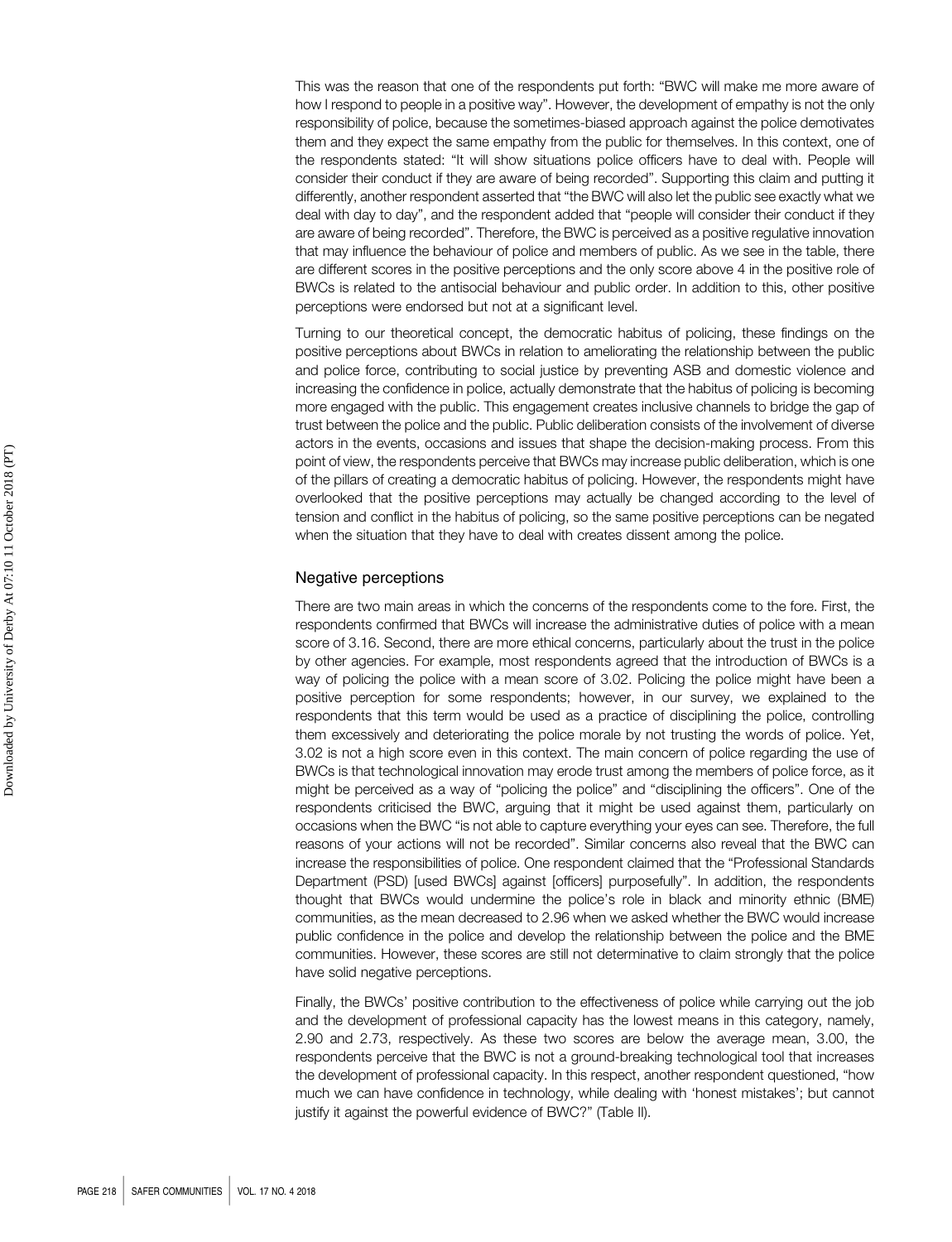|                                                                          | Table II Negative perceptions |                |                |  |  |  |
|--------------------------------------------------------------------------|-------------------------------|----------------|----------------|--|--|--|
| Questions                                                                | <b>Statistic</b>              | <b>Bias</b>    | <b>SE</b>      |  |  |  |
| BWCs will increase administrative duties of police                       |                               |                |                |  |  |  |
| n                                                                        | 152                           | $\overline{0}$ | $\overline{O}$ |  |  |  |
| Sum                                                                      | 480                           |                |                |  |  |  |
| Mean                                                                     | 3.16                          | 0.00           | 0.08           |  |  |  |
| <b>SD</b>                                                                | 0.970                         | $-0.002$       | 0.054          |  |  |  |
| BWC is a way of policing the police                                      |                               |                |                |  |  |  |
| n                                                                        | 152                           | $\mathbf 0$    | $\mathbf 0$    |  |  |  |
| Sum                                                                      | 459                           |                |                |  |  |  |
| Mean                                                                     | 3.02                          | 0.00           | 0.08           |  |  |  |
| <b>SD</b>                                                                | 0.973                         | $-0.004$       | 0.048          |  |  |  |
| Having concerns regarding how to operate BWCs                            |                               |                |                |  |  |  |
| n                                                                        | 152                           | $\overline{0}$ | $\overline{0}$ |  |  |  |
| Sum                                                                      | 386                           |                |                |  |  |  |
| Mean                                                                     | 2.54                          | 0.00           | 0.07           |  |  |  |
| <b>SD</b>                                                                | 0.941                         | 0.000          | 0.041          |  |  |  |
| BWC will improve the relationship between the police and BME communities |                               |                |                |  |  |  |
| n                                                                        | 150                           | $\overline{0}$ | $\mathbf 0$    |  |  |  |
| Sum                                                                      | 444                           |                |                |  |  |  |
| Mean                                                                     | 2.96                          | 0.00           | 0.06           |  |  |  |
| <b>SD</b>                                                                | 0.767                         | $-0.004$       | 0.058          |  |  |  |
| BWC will make me more efficient                                          |                               |                |                |  |  |  |
| n                                                                        | 150                           | $\overline{0}$ | $\overline{0}$ |  |  |  |
| Sum                                                                      | 435                           |                |                |  |  |  |
| Mean                                                                     | 2.90                          | 0.00           | 0.06           |  |  |  |
| <b>SD</b>                                                                | 0.740                         | $-0.006$       | 0.047          |  |  |  |
| BWC will make me act more professionally while dealing with the public   |                               |                |                |  |  |  |
| n                                                                        | 150                           | $\Omega$       | $\mathbf 0$    |  |  |  |
| Sum                                                                      | 409                           |                |                |  |  |  |
| Mean                                                                     | 2.73                          | 0.00           | 0.07           |  |  |  |
| <b>SD</b>                                                                | 0.889                         | $-0.004$       | 0.051          |  |  |  |
|                                                                          |                               |                |                |  |  |  |

The most important outcome in the negative perceptions is related to the accountability concept, which makes the democratic habitus of policing a space of justice where the authority can be judged because of wrongdoings. Negative perceptions particularly focus on the policing the police concept; however, keeping the police responsible for their mistakes may actually increase confidence in other police officers who do their job following the regulations and not violating the rights of citizens. The negative perceptions of the role of BWCs in improving the relationship of police with the BME communities may actually provide a way to democratise the habitus of policing by both keeping the police responsible for their actions and empowering the ethnic, racial and minority communities that have mainly a disadvantageous social status in the communities we live in. Therefore, like the positive perceptions, negative perceptions may contribute to the democratising process of the habitus of policing.

#### Evidence-focussed perceptions

The practical use of BWC resonates formidably in evidence collection, which has the highest mean in our statistical analyses and makes evidence collection the most appreciated benefit of BWC. The principal advantage of BWC in evidence collection lies in its function of bringing indisputable proof and lessening the burden on courts and police. One of the respondents said that "the BWC will allow the courts to have a clear and accurate depiction, support prosecutions". The respondents were inclined to compare BWC with CCTV as indisputable evidence. The significant role of BWC in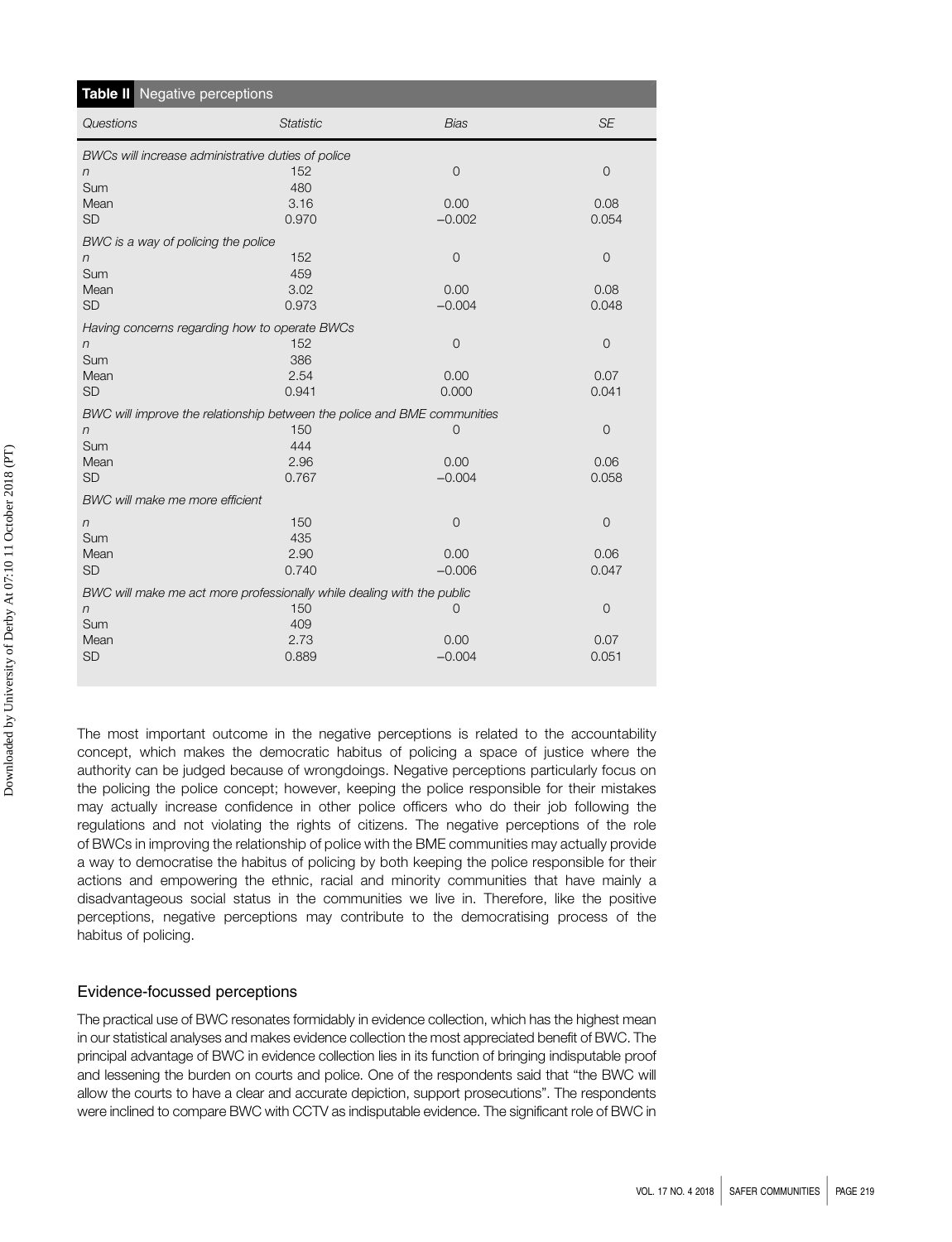evidence collection is highly valued, so much so that some respondents defined it as "the best evidence at court", while others asserted that "the BWC will relieve the police from fabricated claims of offenders and their behaviours against the police". One of the respondents offered situational examples, claiming that the BWC provides "better evidence to show drunk people the next day when interviewed". The occasions, which are "not easy to explain by words", can be also captured on video, as one of respondents stated. One of the respondents claimed that "BWC can see real time and we do not have to rely on only statements". This additional proof empowers the importance of plurality of information.

There are also disagreements among police regarding the effectiveness of evidence collection. The first major concern is the loss of discretion that may eventually reduce self-confidence among the respondents. The second concern is about the determination of place and time to use the BWC. The diversity and complexity of the cases that the respondents must deal with create a certain type of ambiance in which the video is not able to portray the entire event accurately when the offender aims to deceive by playing to the camera. One of the respondents said that "people may behave differently when they know they are being filmed". In this context, the third highest mean ( $M = 4.05$ ) is also related to the control of BWCs. The respondents are in favour of having control of the BWC when it records. For instance, several respondents have concerns about the misuse of BWCs by the media, and one asserted that "the media portray the police in a bad light". Other respondents have similar concerns because of the "over-focussing on the actions" and the beliefs of public perceiving "footage as the only truth, but not the words of police" (Table III).

The democratic habitus of policing depends not only on public deliberation and accountability, but also on the plurality of information available to the public, which is another pillar that makes the habitus of policing a social space created by a diversity of accounts, views and information. The plurality of information with the contribution of BWCs to investigated cases means that the statements of police are not the only source of evidence. Evidence-focussed perceptions create dissent among members of police force when the media use the footage against them. However, the availability of information to the public is one of the key dimensions in a healthy democracy. This is the reason that independent media play a critical role in the consolidation of democratic systems. The democratic habitus of policing, therefore, is shaped by the plurality of information to reach a just decision on investigated cases. Even though the respondents strongly support the

| Table III Evidence-focussed perceptions |                                                        |                |                |  |  |
|-----------------------------------------|--------------------------------------------------------|----------------|----------------|--|--|
| Questions                               | <b>Statistic</b>                                       | <b>Bias</b>    | <b>SE</b>      |  |  |
| BWC is good for evidence collection     |                                                        |                |                |  |  |
| n                                       | 153                                                    | $\mathcal{O}$  | $\mathbf 0$    |  |  |
| Sum                                     | 645                                                    |                |                |  |  |
| Mean                                    | 4.22                                                   | 0.00           | 0.06           |  |  |
| S                                       | 0.734                                                  | $-0.007$       | 0.065          |  |  |
|                                         | Police should have the control when the BWC records    |                |                |  |  |
| $\sqrt{n}$                              | 153                                                    | $\overline{0}$ | $\mathbf 0$    |  |  |
| Sum                                     | 619                                                    |                |                |  |  |
| Mean                                    | 4.05                                                   | 0.00           | 0.06           |  |  |
| <b>SD</b>                               | 0.729                                                  | $-0.002$       | 0.046          |  |  |
|                                         | BWC impacts on the officer's ability to use discretion |                |                |  |  |
| $\sqrt{n}$                              | 153                                                    | $\mathcal{O}$  | $\overline{0}$ |  |  |
| Sum                                     | 416                                                    |                |                |  |  |
| Mean                                    | 2.72                                                   | 0.00           | 0.08           |  |  |
| <b>SD</b>                               | 0.990                                                  | $-0.003$       | 0.045          |  |  |
|                                         | BWC will reduce the number of stop and searches        |                |                |  |  |
| $\sqrt{n}$                              | 153                                                    | $\mathcal{O}$  | $\overline{0}$ |  |  |
| Sum                                     | 368                                                    |                |                |  |  |
| Mean                                    | 2.41                                                   | 0.00           | 0.07           |  |  |
| <b>SD</b>                               | 0.914                                                  | $-0.008$       | 0.066          |  |  |
|                                         |                                                        |                |                |  |  |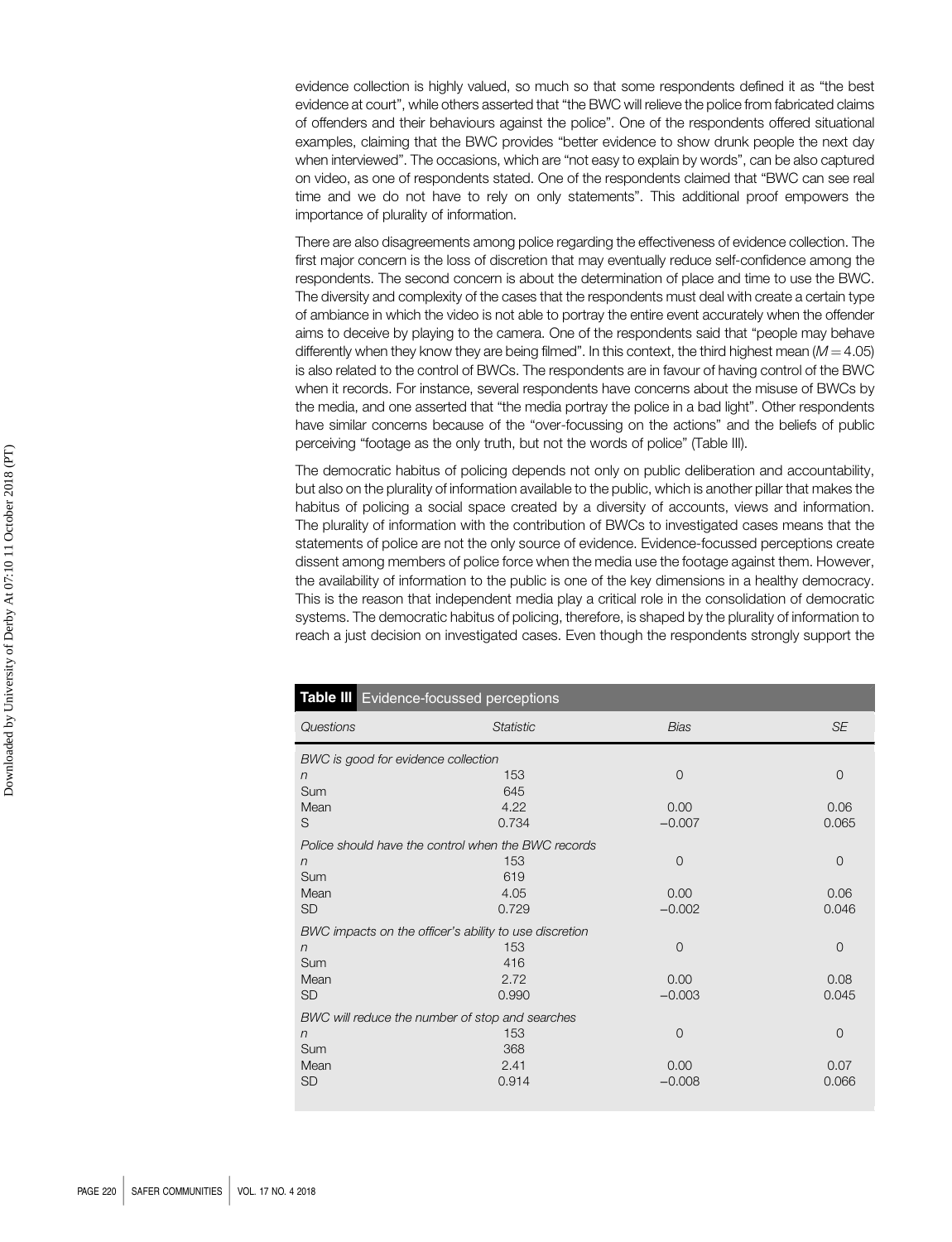role of BWC in evidence collection, their concerns related to the discretion on when, where and how to use the BWC conflict with the conditions that pave the path to reaching plural and objective information.

#### Concluding remarks

The image of BWCs among the police we contacted is based on positive perceptions, negative perceptions and evidence-focussed perceptions. The positive perceptions about BWCs may increase public deliberation. The negative perceptions give priority to the concern of being policed by the BWC that is actually another factor increasing the accountability of police. Finally, evidencefocussed collection leads to a diversity of information, and providing multiple sources of information to the public increases transparency. Therefore, the three types of perception – positive perceptions, negative perceptions and evidence-focussed perceptions – shape the democratic habitus of policing by increasing public deliberation, making the police accountable and providing plural and objective information to the public to attain transparency in policing.

Policing activities can be enhanced by BWCs because of the potential impact on policing ASB, attaining public order, hindering domestic violence and providing more confidence in the police. The number of complaints filed against officers decreased significantly in other data sets thanks to the use of BWCs (Ariel et al., 2014). Our research also affirms that the respondents perceive BWCs as important instrument to reduce the number of complaints against the police. On the other hand, our findings delineate another important and overlooked issue about the role of BWCs in already marginalised communities such as BME groups. Accessibility and accountability are central issues in neighbourhood policing to create safer communities (Bullock, 2010). However, even if there is a positive connection due to mediated communication between the police and BME communities, the relationship between the police and BME groups is complex and has a notorious history (Barrett et al., 2014). Hence, the BWC is not perceived positively when the issue is the relationship between the police and BME groups. Yet, these negative perceptions actually democratise the habitus of policing and they may increase trust towards police among BME groups.

The second most important contribution of BWCs is in evidence collection. Our data indicate that BWCs may influence evidence collection positively, particularly in the criminal justice system. Nevertheless, unsurprisingly, the respondents would like to control the use of these devices, which diminishes the strength of the democratic habitus of policing. This is the reason that our central argument supports the view that positive perceptions, negative perceptions and evidence-focussed perceptions offer the conditions to attain a democratic habitus of policing; however, they do not guarantee the consolidation of democratic habitus of policing. The authority of police to decide when, where and how to use BWC violates the privacy of citizens. In this context, "it is very difficult to strike a balance between the privacy concerns that accompany police body-worn cameras and their alleged capacity to increase police accountability and transparency" (Bud, 2016, p. 121). The mobility of these cameras poses serious risks about the violation of privacy rights (Lippert and Newell, 2016). Unsurprisingly, adequate privacy and data protection regimes have not been designed and implemented since the integration of BWCs to the policing practices (Palmer, 2016).

As Lawrence (2015, p. 632) suggested astutely: "if requiring law enforcement to wear body cameras has even a small effect on improving relationships and creating safer interactions between officers and citizens, then it is worth considering implementation". In fact, the conditions that constitute the democratic habitus of policing exist; however, the availability of these conditions does not always make the habitus of policing democratic, so how policing is practiced becomes a principal question we need to ask rather than simply the intervention and integration of the new technological tools into policing activities. Our findings confirm that the three different forms of perceptions offer sufficient factors to attain a democratic habitus of policing. However, consolidation of the democratic habitus of policing depends on other determining motives for using BWCs not only as an additional instrument of social control, but also as an additional instrument of public justice through which we can increase public deliberation, keep the police force accountable and make multiple sources of information available to the public.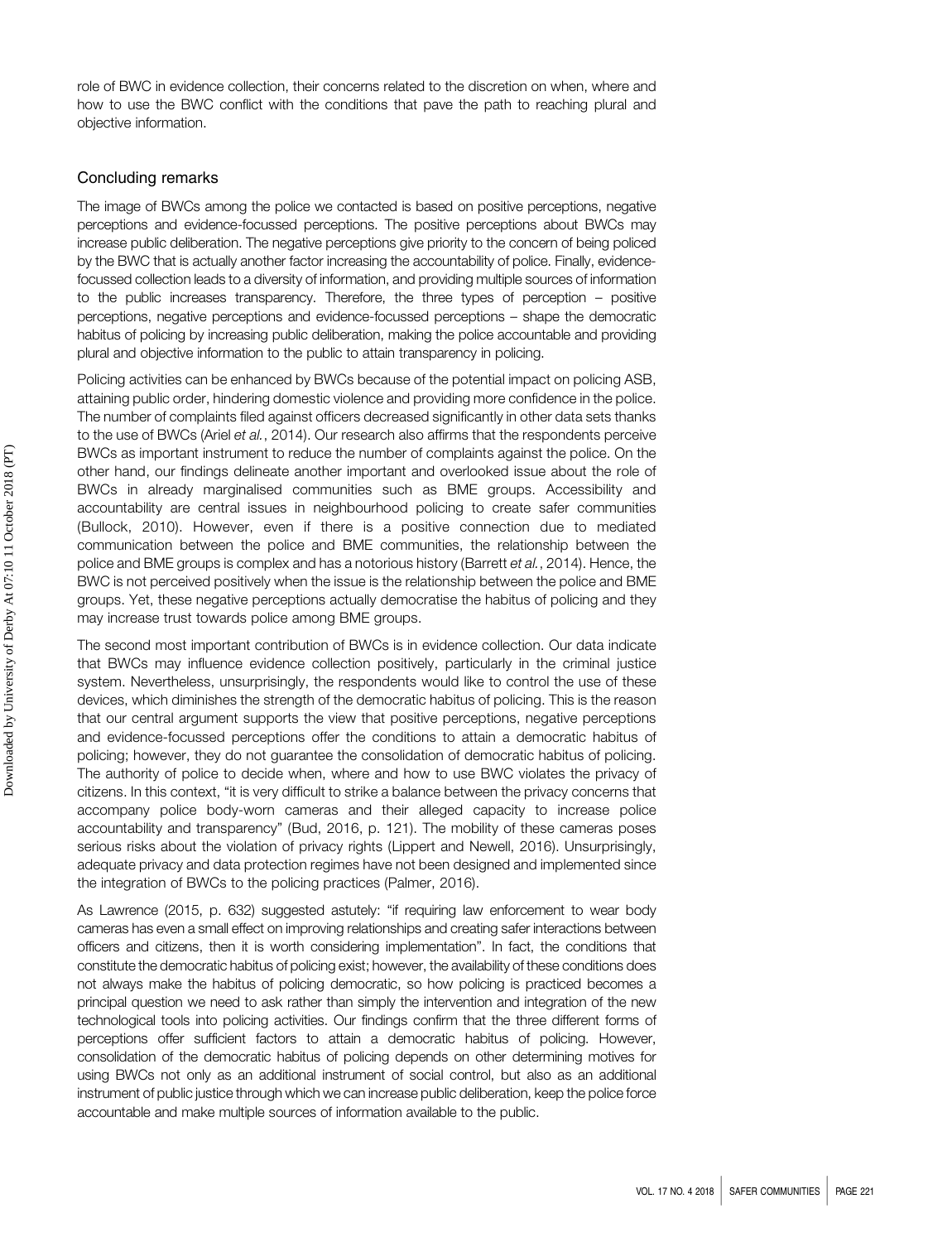#### **References**

Ariel, B., William, F. and Sutherland, A. (2014), "The effect of police body-worn cameras on use of force and citizens' complaints against the police: a randomized controlled trial", [Journal of Quantitative Criminology](https://www.emeraldinsight.com/action/showLinks?doi=10.1108%2FSC-03-2018-0008&crossref=10.1007%2Fs10940-014-9236-3&isi=000360193100008&citationId=p_1), Vol. 31 No. 3, pp. 509-35.

Ariel, B., Sutherland, A., Henstock, D., Young, J. and Sosinsk, G. (2018), "The deterrence spectrum: explaining why police body-worn cameras 'work' or 'backfire' in aggressive police–public encounters", [Policing: A Journal of Policy and Practice](https://www.emeraldinsight.com/action/showLinks?doi=10.1108%2FSC-03-2018-0008&crossref=10.1093%2Fpolice%2Fpaw051&isi=000427005800002&citationId=p_2), Vol. 12 No. 1, pp. 6-26.

Barrett, G.A., Fletcher, S.M. and Patel, T.G. (2014), "Black minority ethnic communities and levels of satisfaction with policing: findings from a study in the north of England", [Criminology and Criminal Justice](https://www.emeraldinsight.com/action/showLinks?doi=10.1108%2FSC-03-2018-0008&crossref=10.1177%2F1748895813483760&isi=000337623400005&citationId=p_3) Vol. 14 No. 2, pp. 196-215.

Bohman, J. (1996), Public Deliberation: Pluralism, Complexity, MIT Press, Cambridge, MA.

Bourdieu, P. (1977), *[Outline of a Theory of Practice](https://www.emeraldinsight.com/action/showLinks?doi=10.1108%2FSC-03-2018-0008&crossref=10.1017%2FCBO9780511812507&citationId=p_5)*, Cambridge University Press, Cambridge.

Bourdieu, P. (1980), Le Sens pratique, éditions de Minuit, Paris.

Bourdieu, P. (1990), The Logic of Practice, Polity Press, Cambridge.

Bud, T.A. (2016), "The rise and risks of police body-worn cameras in Canada", [Surveillance & Society](https://www.emeraldinsight.com/action/showLinks?doi=10.1108%2FSC-03-2018-0008&crossref=10.24908%2Fss.v14i1.6280&isi=000393469900008&citationId=p_8), Vol. 14 No. 1, pp. 117-21.

Bullock, K. (2010), "Improving accessibility and accountability – neighbourhood policing and the policing pledge", [Safer Communities](https://www.emeraldinsight.com/action/showLinks?doi=10.1108%2FSC-03-2018-0008&system=10.5042%2Fsc.2010.0009&citationId=p_9), Vol. 9 No. 1, pp. 10-19.

Coudert, F., Butin, D. and Le Matayer, D. (2015), "Body-worn cameras for police accountability: opportunities and risks", [Computer Law & Security](https://www.emeraldinsight.com/action/showLinks?doi=10.1108%2FSC-03-2018-0008&crossref=10.1016%2Fj.clsr.2015.09.002&isi=000366232200004&citationId=p_10), Vol. 31 No. 6, pp. 749-62.

Delli Carpini, M.X., Cook, F.L. and Jacobs, L.R. (2004), "Public deliberations, discursive participation and citizen engagement: a review of the empirical literature", [Annual Review of Political Science](https://www.emeraldinsight.com/action/showLinks?doi=10.1108%2FSC-03-2018-0008&crossref=10.1146%2Fannurev.polisci.7.121003.091630&citationId=p_11), Vol. 7 No. 1, pp. 315-44.

Freund, K. (2015), "When cameras are rolling: privacy implications of body-mounted cameras on police", Columbia Journal of Law & Social Affairs, Vol. 40 No. 1, pp. 91-133.

[Harvard Law Review](https://www.emeraldinsight.com/action/showLinks?doi=10.1108%2FSC-03-2018-0008&isi=000353364000008&citationId=p_13) (2015), "Chapter four: considering police body worn cameras", Harvard Law Review Vol. 128 No. 6, pp. 1794-817.

Lawrence, M. (2015), "Lights, camera, action: the age of body cameras in law enforcement and. the effects of implementing body camera programs in rural communities", North Dakota Law Review, Vol. 91 No. 3, pp. 611-32.

Lippert, R.K. and Newell, B.C. (2016), "Debate introduction: the privacy and surveillance implications of police body cameras", [Surveillance & Society](https://www.emeraldinsight.com/action/showLinks?doi=10.1108%2FSC-03-2018-0008&crossref=10.24908%2Fss.v14i1.6279&isi=000393469900007&citationId=p_15), Vol. 14 No. 1, pp. 113-16.

Mouffe, C. (2001), "Which kind of public space for a democratic habitus?", in Hillier, J. and Rooksby, E. (Eds), Habitus: A Sense of Place, Urban and Regional Planning and Development, Ashgate, Aldershot, pp. 93-100.

Owens, C., Mann, D. and McKenna, R. (2014), "The Essex body worn video trial the impact of body worn video on criminal justice outcomes of domestic abuse incidents", College of Policing, London.

Palmer, D. (2016), "The mythical properties of police body-worn cameras: a solution in the search of a problem", [Surveillance and Society](https://www.emeraldinsight.com/action/showLinks?doi=10.1108%2FSC-03-2018-0008&crossref=10.24908%2Fss.v14i1.6287&isi=000393469900012&citationId=p_18), Vol. 14 No. 1, pp. 138-44.

Roberts, N. (2004), "Public Deliberation in an age of direct citizen participation", [American Review of Public](https://www.emeraldinsight.com/action/showLinks?doi=10.1108%2FSC-03-2018-0008&crossref=10.1177%2F0275074004269288&isi=000225010800001&citationId=p_19) [Administration](https://www.emeraldinsight.com/action/showLinks?doi=10.1108%2FSC-03-2018-0008&crossref=10.1177%2F0275074004269288&isi=000225010800001&citationId=p_19), Vol. 34 No. 4, pp. 315-53.

Sandhu, A. and Haggerty, D.K. (2017), "Police on Camera", [Theoretical Criminology](https://www.emeraldinsight.com/action/showLinks?doi=10.1108%2FSC-03-2018-0008&crossref=10.1177%2F1362480615622531&citationId=p_20), Vol. 21 No. 1, pp. 78-95.

Scott, W.P. (2016), "Eyes are not cameras: the importance of integrating perceptual distortions, misinformation, and false memories into the police body camera debate", [Policing: A Journal of Policy and](https://www.emeraldinsight.com/action/showLinks?doi=10.1108%2FSC-03-2018-0008&isi=000427005800009&citationId=p_21) [Practice](https://www.emeraldinsight.com/action/showLinks?doi=10.1108%2FSC-03-2018-0008&isi=000427005800009&citationId=p_21), Vol. 12 No. 1, pp. 91-9.

Taylor, E. (2016), "Lights, camera, redaction… police body-worn cameras: autonomy, discretion and accountability", [Surveillance & Society](https://www.emeraldinsight.com/action/showLinks?doi=10.1108%2FSC-03-2018-0008&crossref=10.24908%2Fss.v14i1.6285&isi=000393469900010&citationId=p_22), Vol. 14 No. 1, pp. 128-32.

Telep, C.W. (2016), "Expanding the scope of evidence-based policing", [Criminology & Public Policy](https://www.emeraldinsight.com/action/showLinks?doi=10.1108%2FSC-03-2018-0008&crossref=10.1111%2F1745-9133.12188&isi=000370728400020&citationId=p_23), Vol. 15 No. 1, pp. 243-52.